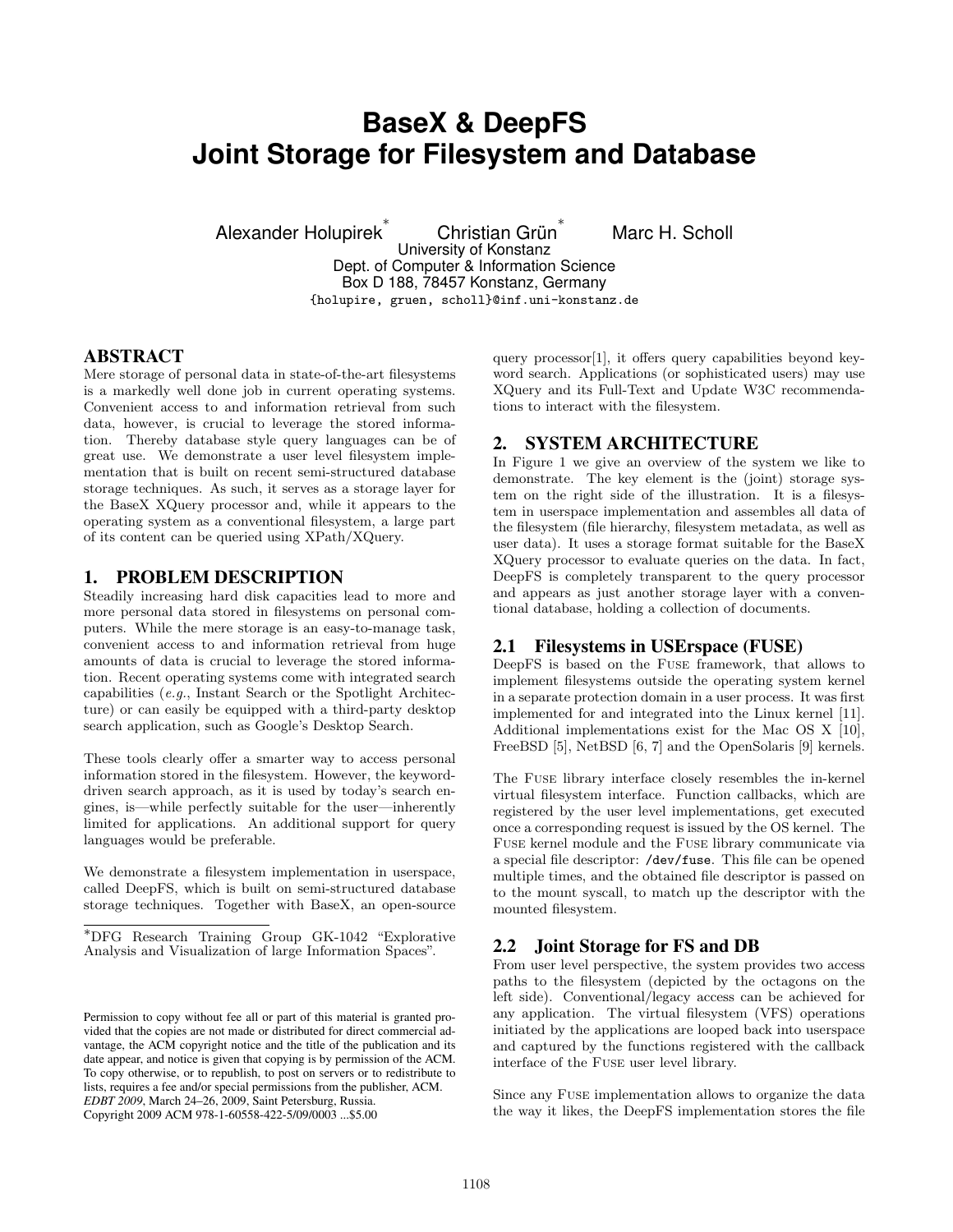

Figure 1: The user level filesystem serves as a joint storage for filesystem and database. Queries against an XML representation of the filesystem are possible as well as conventional filesystem access via the OS.

hierarchy by using the pre/distance/size encoding (see next) section). It augments the table with some additional information, such as a unique inode number or the file type. However, the crucial point is that—while the storage is in first place optimized to communicate with the operating system kernel—it also communicates with the BaseX XQuery processor.

From the XQuery perspective, the Fuse system stores an XML representation of the filesystem, which is valid against a W3C XML Schema Definition. A DeepFS database instance consists of a file hierarchy representation and a collection of XML documents. Following the UNIX tradition there are block and character special, directory, fifo, symbolic link, socket, and regular file types. Filesystem metadata (access time, protection mode, file size, . . . ) is placed in a dedicated http://www.deepfs.org/fs namespace.

Traditionally, files are roughly classified as either text or binary. Motivated by the steadily increased dissemination of XML files, the DeepFS implementation adds XML as a third type. DeepFS uses the pre/distance/size encoding to store the file hierarchy—and its related metadata—and XML documents. As such, XML files are ready to be queried as an integrated part of the DeepFS document collection.

The data of regular files is stored, as before, by the underlying filesystem of choice. By default, only its metadata can be queried. However, on user's request, it can be transformed into a queryable representation by translator plugins. For instance, textual files with an inherent structure, such as

e-mails, can be included with their structure exposed. The current e-mail translator produces a mapping, such as:

```
<Mail >< Subject >... </ Subject >
  \langleFrom >... \langle/From >
  <To > . . . </To >
  < Content - Type >... </ Content - Type >
  < Section >... </ Section >
  < Attachment ... >... </ Attachment >
\langle/Mail>
```
#### 2.3 The pre/distance/size encoding

The BaseX XQuery processor operates on XML data stored in the pre/distance/size encoding. It is derived from the XPath Accelerator encoding [3], which is currently used in the MonetDB/XQuery system [8]. Those flat tree encodings have proven to show excellent query performance [2, 4].

Figure 2 shows a pre/distance/size encoded tree. The pre value is dense and ordered for the complete tree structure, and it is implicitly given by its position. dist defines the relative distance to the parent pre value, and size contains the number of descendants of a node.

To facilitate updates, the table structure is organized in disk blocks. A block directory references the first pre value of each block. The dist and size values have to be modified if deletions/insertions are performed: The size values are updated for all ancestor of that node—which means that a maximum of  $log(n)$  nodes in the tree has to be accessed and the dist values are updated for the following siblings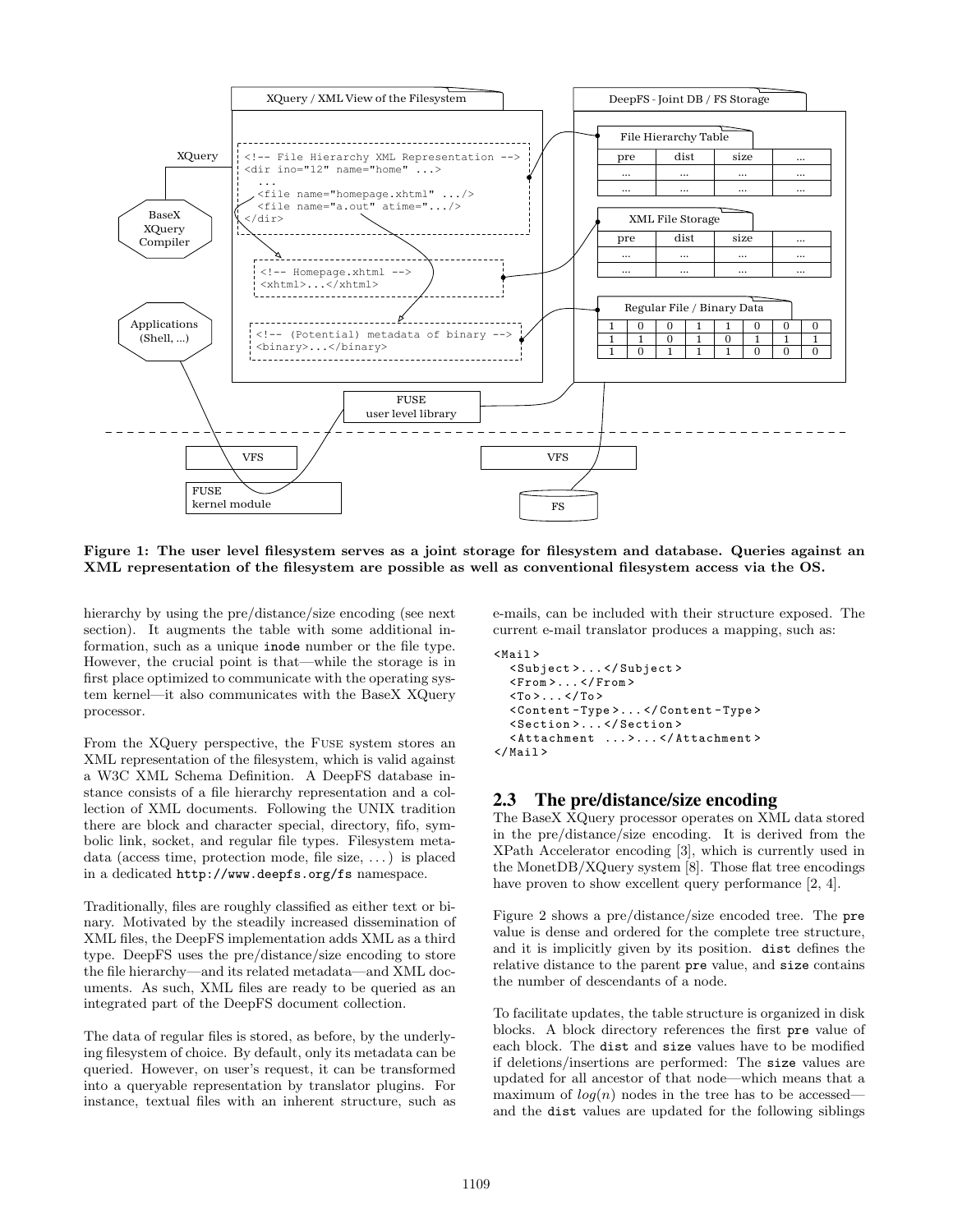

Figure 2: Storing trees (such as file hierarchies, XML documents) in the pre/distance/size encoding.

and the following siblings of the ancestor nodes. In comparison, e.g., the storage of absolute parent references would demand a complete renumbering of all nodes in the tree table that follow a deleted/inserted nodes, yielding it as inapt for updates in filesystems.

#### 2.4 The encoded file hierarchy

As the pre/distance/size encoding is basically a storage for tree structures, it can be seamlessly used to store the file hierarchy of a filesystem. The hierarchical mapping of filesystems is straight-forward, as illustrated in Figure 2. Together with the metadata (access time, protection mode, file size,  $\dots$ ) and any information relevant to operate a traditional filesystem, the file and directory structure is stored in the "File Hierarchy Table" (Figure 1) and accessible for the XQuery processor as well as for operating system requests.

## 3. QUERY THE FILESYSTEM

Once BaseX is told to operate on a filesystem database instance, it communicates with the DeepFS filesystem in userspace implementation and accesses the instantiated filesystem data structures. The filesystem appears to the BaseX XQuery processor as storage layer, providing access to the file hierarchy and a collection of XML documents. Many standard operations on files and directories can easily be represented in XPath/XQuery, as is shown in the following examples:

- the disk usage can be calculated with du -s or expressed in XPath with sum(//file/@size)
- files can be searched in the current directory with the command find . -name find.me or, by using XPath, with  $.//file[@name = 'find-me']$
- text files can be deleted with rm -r \*txt or, alternatively, delete .//file[matches(@name, 'txt\$')]

Although the implemented mappings are straightforward, they externalize formerly hidden information. The leverage of tacit information, formerly encapsulated in various formats, leads to a standardized and easily accessible representation. This provides a basis to operate on filesystem data with query languages.

Think about finding an e-mail with a known sender, a big attachment and some keywords:

```
for $mail in // file / Mail
let $attach := $mail / Attachment
where $mail / From = ' jim . walker@mail . com '
  and $mail / Section
    ftcontains ' Hansson ' ftand ' report '
  and $attach/@size > 3000000
return deepfs : path ( $attach )
```
Queries may combine filesystem metadata (such as file size, directory names) with file content and use both filesystem commands and languages for semi-structured data, such as XQuery, to request and manipulate the data. In the case of e-mails, comparable functionality is already offered by advanced e-mail applications. However, each application has to provide its own implementation, leading to highly redundant code for similar functionality. Our approach strives to provide such capabilities as a basic service of the filesystem layer. Furthermore, the search is not restricted to application defined communication paths (such as the often connected e-mail, calendar, address book applications), but can include any data stored in the filesystem.

#### 4. DEMONSTRATION SCENARIO

We will present two FUSE enabled operating systems  $(e.g.,$ Linux, OS X, Free-/NetBSD . . . ) installed on a notebook. A preloaded database—containing a filesystem hierarchy and file data—is prepared and ready for operation. For a fresh start, an empty filesystem/database instance is mounted as well. The database instances are mounted as filesystem in userspace (system information will reveal that) and are as such ready to be used as any other conventional filesystem in a Unix OS. A Unix shell is opened in a terminal window, which allows for the navigation and operation of the filesystem with conventional Unix commands, such as cd, mkdir, rmdir, find, grep, etc. Arbitrary tools can be used to modify existing file contents, such as vi or emacs for text files. Next, the visual interface to BaseX (see Figure 3) is connected to the same database/filesystem instance. One can follow the manipulations done in the Unix shell by watching the database changes and vice versa. On the other hand, XQuery, XQuery Full-Text and XQuery Update requests can be performed on the file system, as described in the previous section. On a second workspace, additional verbose system information about the running processes will be displayed